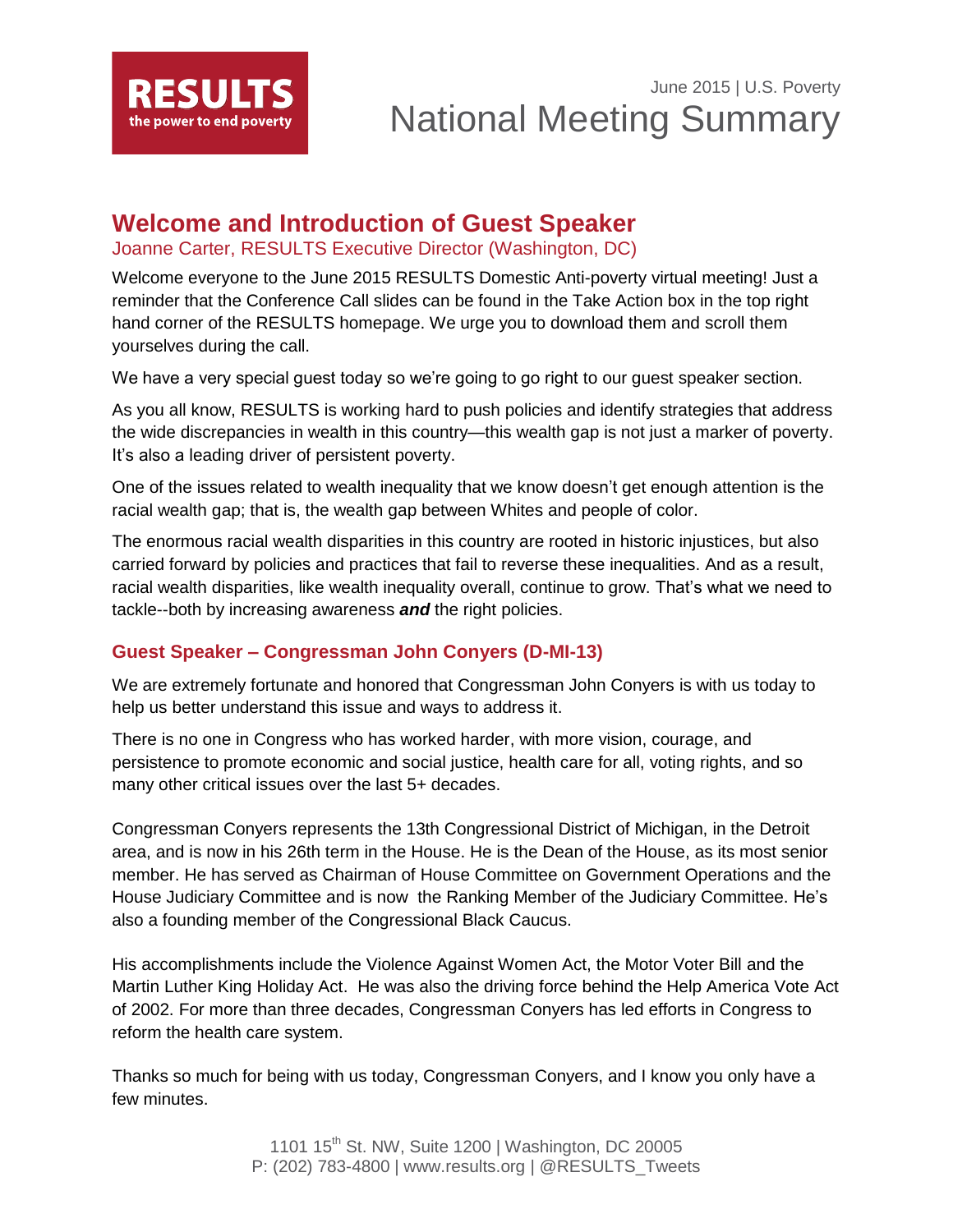- 1. First—RESULTS is working to increase attention on the racial wealth gap, can you help us understand how we got here? AND, *in particular*, how government policies have played an active role in creating and perpetuating the racial wealth gap?
	- Congratulations to RESULTS to helping us all understand how we got into this problem and what we can do about this. This is a very important gathering because you are volunteer activists, with government reps and the media, bringing together people from different levels to work together and connect
	- RESULTS is great! What would we do without you? [You are] the power to end poverty!
	- We need to understand where we are and what we can do to move forward.
		- o We need universal national health program
		- $\circ$  It would be nice if President Obama sealed his legacy by stepping up for full unemployment
	- Several RESULTS staff attended Color of Wealth Summit exchanged ideas and strategized together.
		- $\circ$  Incredibly, the racial wealth gap is getting worse than better
		- $\circ$  Need to create tax policies to create more wealth for more Americans expand EITC and the Child Tax Credit
		- o It's very important coming together, something I want to work on and get something accomplished
	- We must consider: How did we get here? How did government policy play an active role in creating the racial wealth gap
		- $\circ$  Unacceptable that for every \$1 of white net worth, people of color have less than 7 cents! This is a gap we have to close!
		- $\circ$  No secret that discriminatory policies have played a role in this out of the legacy of enslavement, which for many families is still just a few generations ago
		- $\circ$  African-Americans still suffering from this legacy despite the fact that their labor was a driving economic force for growth
		- $\circ$  White Americans were paid for their work, reap the benefits of their labor, and provide opportunities to their children.
	- Government policy hasn't recognized the monumental economic impact of slave labor, just "turned loose", re-enslaved without any places to go or government supports
	- Since then, government-sanctioned policies contribute to maintaining wealth gap, giving advantages to some and disadvantages to others.
- 2. We know this is a big issue and there is no magic bullet to fix the problem. RESULTS believes a very important first step in addressing this problem is to protect and expand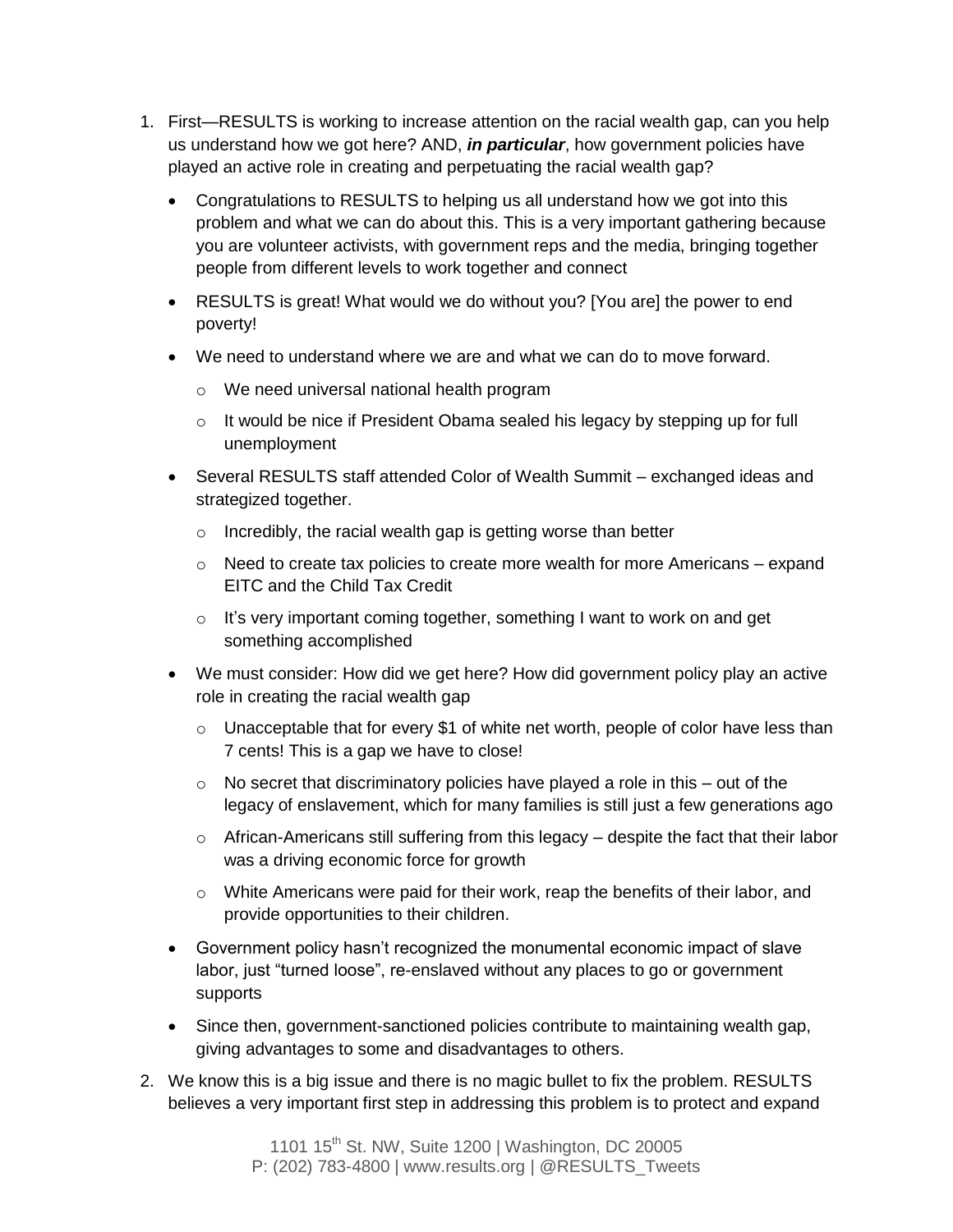the Earned Income Tax Credit and Child Tax Credit. What opportunities do you see for our volunteers to make the EITC and CTC a top priority in Congress this year and what other policies would you recommend as effective in reducing the racial wealth gap?

- EITC and Child Tax Credit are front and center
- We must turn our attention to full employment. HR 1000:
	- $\circ$  Full employment measured regionally and locally, so really know what's going on throughout US
	- $\circ$  Document what the market has done to people of color, and know what we are moving towards

Joanne: we'll have several hundreds of RESULTS volunteers on Capitol Hill next month, hope to see you at our Capitol Hill reception (July 21)

Rep. Conyers: I look forward to your reception, and reach out to members and organizations to connect with others that realize the importance of our struggle to close this incredible disparity between those who have and those who have not. There is nothing more important that I should be working on than everyone understanding that full employment is a need in our nation.

# **Racial Wealth Gap Quiz**

Jos Linn, Grassroots Manager for U.S. Poverty Campaigns (Des Moines, IA)

The racial wealth gap is a very important issue, but one that is not talked about enough. As a result, many of us are not aware of just how deep it goes.

To educate ourselves better on the issue, let's test our knowledge on the racial wealth gap with a little quiz.

- 1. In 2011, how much wealth did Black and Latino households own for every \$1 dollar White households owned?
	- A. A Black family held 30 cents and a Hispanic family held 20 cents
	- B. A Black family held 6 cents and a Hispanic family held 7 cents
	- C. A Black family held 50 cents and a Hispanic family held 63 cents
- 2. The average top 0.1 percent of households gets how much in benefits from homeownership tax programs?
	- A. \$17,276
	- B. \$10,276
	- C. \$3
- 3. As of 2013, what is the ratio of Black wealth to White wealth?
	- $A. 10:1$
	- B. 13:1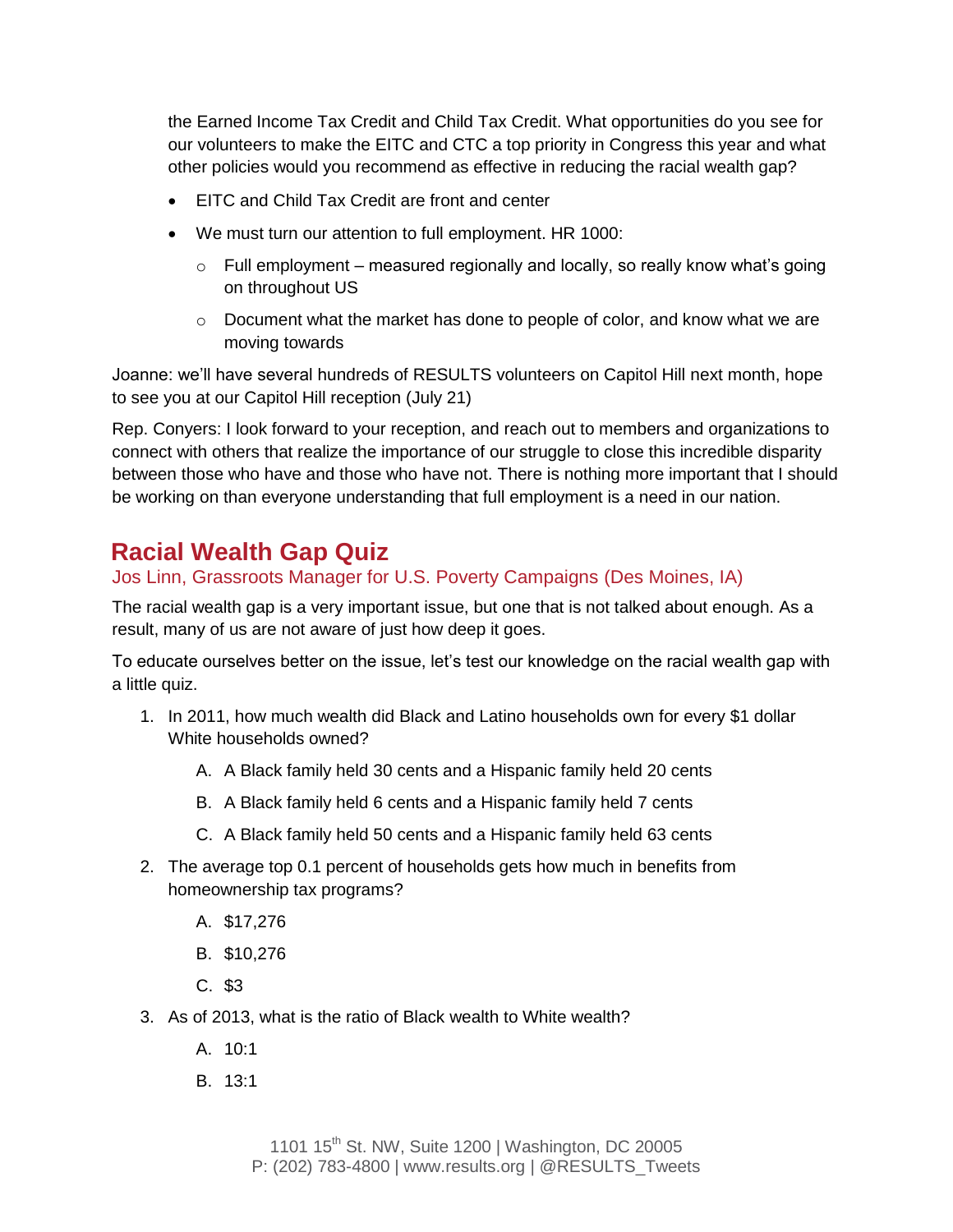C. 9:1

- 4. How many Latino families do NOT hold financial assets?
	- A. 1 in 5
	- B. 1 in 4
	- C. 1 in 3
- 5. Which of the following is true?
	- A. A Black college graduate owns less wealth than a White high school dropout.
	- B. A Latino college graduate owns less wealth than a White high school dropout.
	- C. Both A & B
- 6. What is the largest driver of the racial wealth gap?
	- A. Inequalities in education
	- B. Inequalities in homeownership
	- C. Inequalities in income
- 7. What is redlining?
	- A. A practice that denies or charges premium prices for mortgages and other services in certain neighborhoods, specifically those of color
	- B. A federal tax program that benefits helps middle income Americans buy a home
	- C. A policy that targets specific neighborhoods for urban renewal and fair housing policies
- 8. Which of the following is considered the most significant cause of the racial wealth gap?
	- A. Lack of educational attainment
	- B. Racially-motivated/discriminatory public policies
	- C. Natural occurrences with such a diverse country
- 9. What percentage of Black workers weren't included in the original Social Security Act created by FDR?
	- A. 65 percent
	- B. 50 percent
	- C. 25 percent
- 10. How can we begin to close the racial wealth gap?
	- A. Equalizing homeownership rates
	- B. Fair tax policies
	- C. Both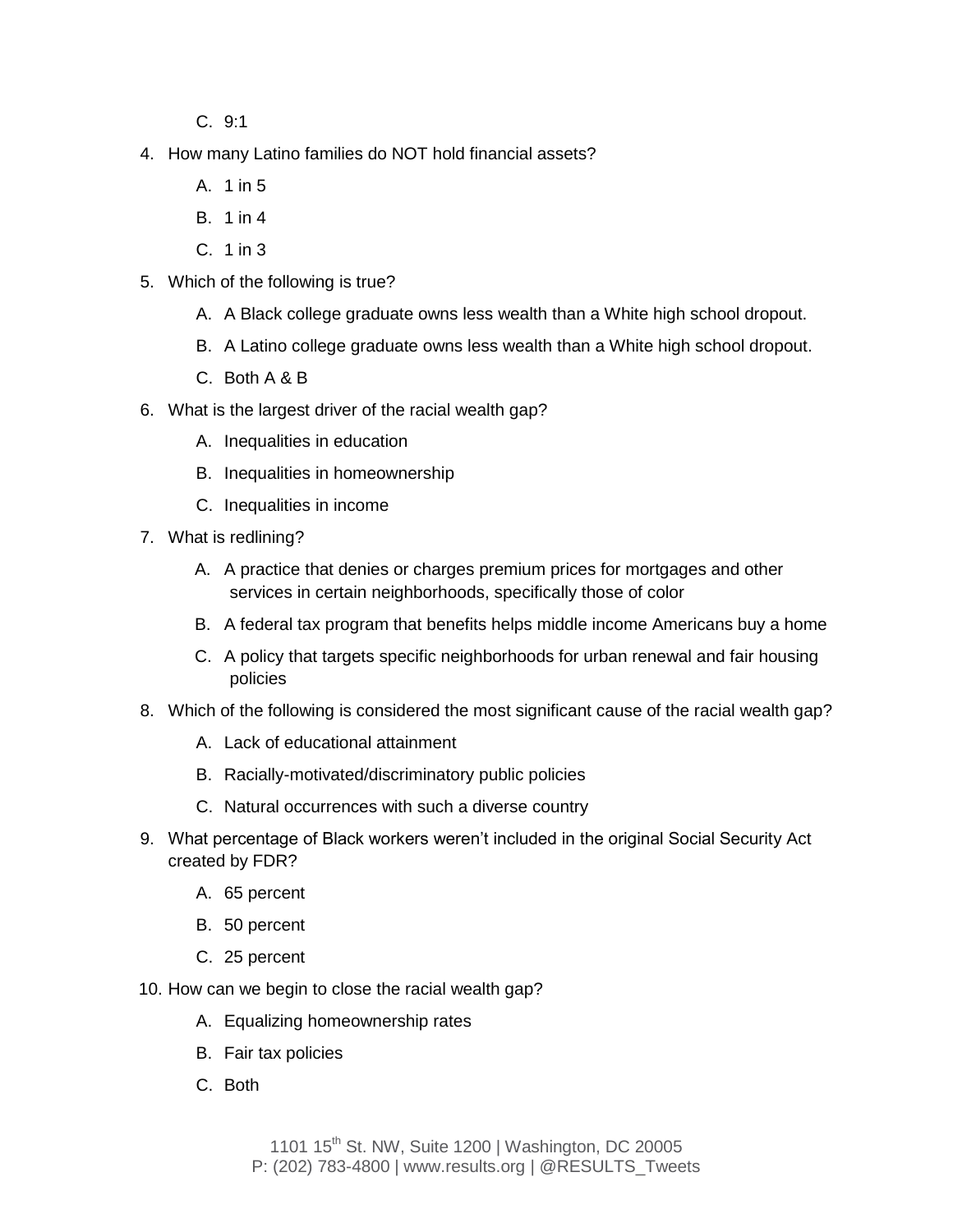#### **Answers**

- 1. In 2011, how much wealth did Black and Latino households own for every \$1 dollar White households owned?
	- B. A Black family held 6 cents and a Hispanic family held 7 cents in wealth

Source: [http://globalpolicysolutions.org/wp](http://globalpolicysolutions.org/wp-content/uploads/2014/04/Beyond_Broke_FINAL.pdf)[content/uploads/2014/04/Beyond\\_Broke\\_FINAL.pdf](http://globalpolicysolutions.org/wp-content/uploads/2014/04/Beyond_Broke_FINAL.pdf)

- 2. The average top 0.1 percent of households gets how much in benefits from homeownership tax programs?
	- A. \$17,276

The U.S. tax code spends over \$540 billion per year in asset building programs and incentives, the overwhelmingly majority of which goes to the wealthiest families.

Source: [http://cfed.org/assets/pdfs/Upside\\_Down\\_to\\_Right-Side\\_Up\\_2014.pdf](http://cfed.org/assets/pdfs/Upside_Down_to_Right-Side_Up_2014.pdf)

3. As of 2013, what is the ratio of White wealth to Black wealth?

B. 13:1

This ratio has actually grown since the Great Recession. Pew Research Center points out that financial assets (stocks and investments), which White families are much more likely to own, recovered quicker than housing assets.

Source: [http://www.pewresearch.org/fact-tank/2014/12/12/racial-wealth-gaps-great](http://www.pewresearch.org/fact-tank/2014/12/12/racial-wealth-gaps-great-recession/)[recession/](http://www.pewresearch.org/fact-tank/2014/12/12/racial-wealth-gaps-great-recession/)

4. How many Latino families do NOT hold financial assets?

C. 1 in 3

35 percent of Hispanic households had no tangible or financial assets in 2011. By comparison, only 14 percent of White households had no financial assets. In addition, 33 percent of African Americans and 28 percent of Latinos have either no or negative net worth, compared to only 13 percent of Whites.

Source: [http://globalpolicysolutions.org/wp](http://globalpolicysolutions.org/wp-content/uploads/2014/04/Beyond_Broke_FINAL.pdf)[content/uploads/2014/04/Beyond\\_Broke\\_FINAL.pdf](http://globalpolicysolutions.org/wp-content/uploads/2014/04/Beyond_Broke_FINAL.pdf)

5. Which of the following is true?

C. Both A & B

Often times, education is seen as the vehicle of opportunity for people to be economically mobile. However, in terms of wealth, education alone will not be nearly enough to close the racial wealth gap.

Source: [http://www.demos.org/blog/9/23/14/white-high-school-dropouts-have-more](http://www.demos.org/blog/9/23/14/white-high-school-dropouts-have-more-wealth-black-and-hispanic-college-graduates)[wealth-black-and-hispanic-college-graduates](http://www.demos.org/blog/9/23/14/white-high-school-dropouts-have-more-wealth-black-and-hispanic-college-graduates)

6. Currently, what is the largest driver of the racial wealth gap?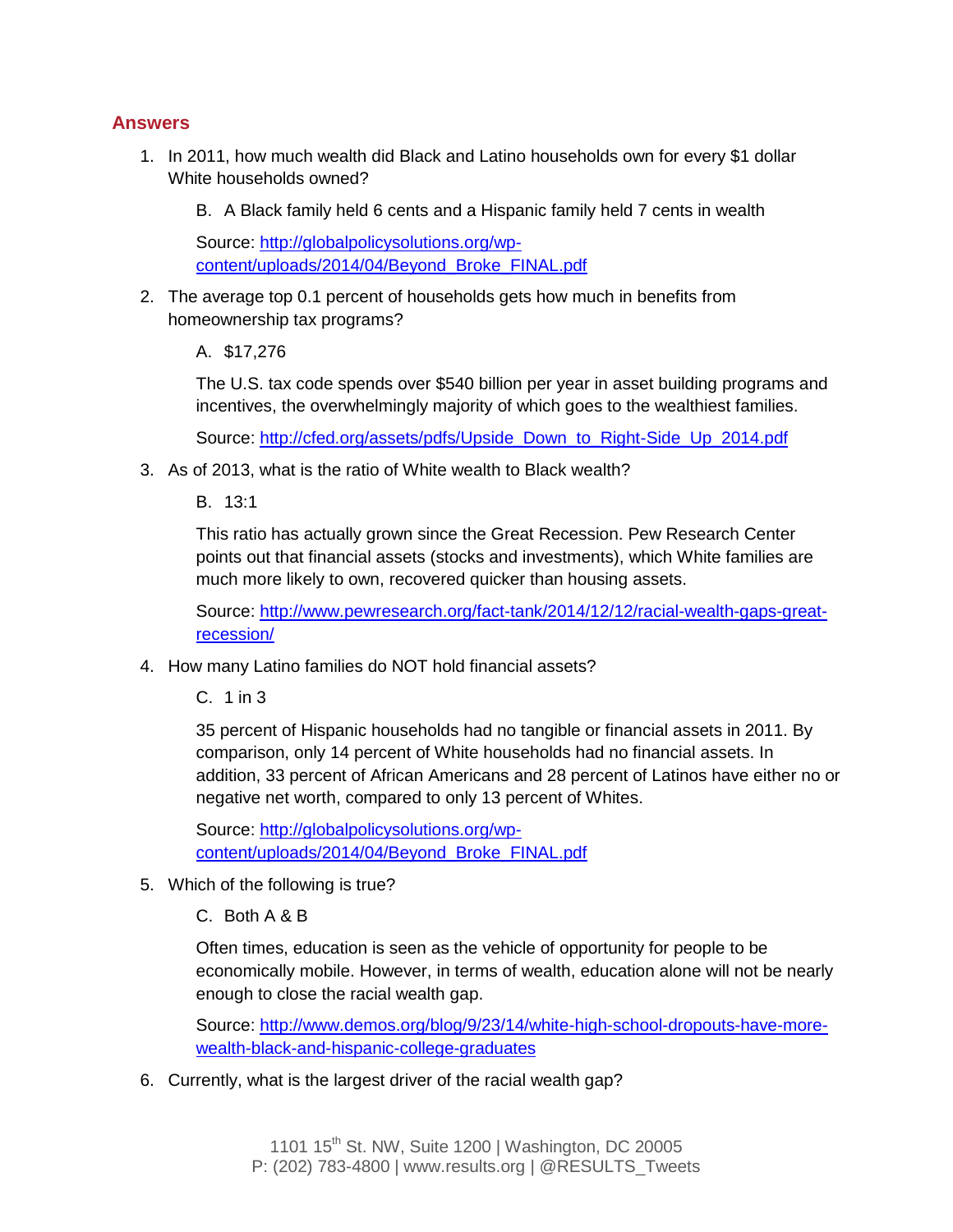B. Inequalities in homeownership

Homeownership counts for 27 percent of the racial wealth gap, the largest driver, compared to 20 percent for income, and 5 percent for education.

Source: [http://iasp.brandeis.edu/pdfs/2013/Roots\\_of\\_Widening\\_RWG.pdf](http://iasp.brandeis.edu/pdfs/2013/Roots_of_Widening_RWG.pdf)

- 7. What is redlining?
	- A. A practice that denies or charges premium prices for mortgages and other services in certain neighborhoods, specifically those of color.

Redlining was a practiced widely used by banks and insurance companies in the early to mid-20<sup>th</sup> century. Neighborhoods that were primarily comprised of racial minorities were denied bank loans and other services and directed to instead to subprime lending options. Therefore, communities of color across the country were denied access to the tools of upward mobility, leading to a severe disinvestment in their communities. Although outlawed in the 1970s, its effects are still being felt.

Source:<http://www.encyclopedia.chicagohistory.org/pages/1050.html>

- 8. Which of the following is the most significant cause of the racial wealth gap?
	- B. Racially-motivated/discriminatory public policies

It is easy to assume that this wealth gap is because people of color do not attain enough education, or earn enough, or that it [just happened.](http://www.epi.org/publication/modern-segregation/) But history shows that policies at the federal, state, and local levels (especially housing policies) explicitly or implicitly denied communities of color access to wealth building opportunities that were available to White Americans.

Source:<http://www.epi.org/publication/modern-segregation/>

9. What percentage of Black workers weren't included in the original Social Security Act created by FDR?

#### A. 65 percent

Originally the Social Security Act of 1935 – a huge success at lifting millions of older Americans out of poverty – disallowed benefits for domestic workers and many farmers. Black Americans primarily worked in these industries and thus were prevented from building retirement savings. These workers were not permitted to participate in the program until 1954.

Source: [http://www.washingtonpost.com/blogs/wonkblog/wp/2013/06/03/a-second](http://www.washingtonpost.com/blogs/wonkblog/wp/2013/06/03/a-second-look-at-social-securitys-racist-origins/)[look-at-social-securitys-racist-origins/](http://www.washingtonpost.com/blogs/wonkblog/wp/2013/06/03/a-second-look-at-social-securitys-racist-origins/) 

10. How can we begin to close the racial wealth gap?

#### C. Both A & B

It will take intentional public policies  $-$  both within the [housing](http://www.newrepublic.com/article/118425/closing-racial-wealth-gap) [and tax spheres](http://www.newrepublic.com/article/118425/closing-racial-wealth-gap)  $-$  to be able to begin decreasing the gap.

Luckily, we have you to help make it happen!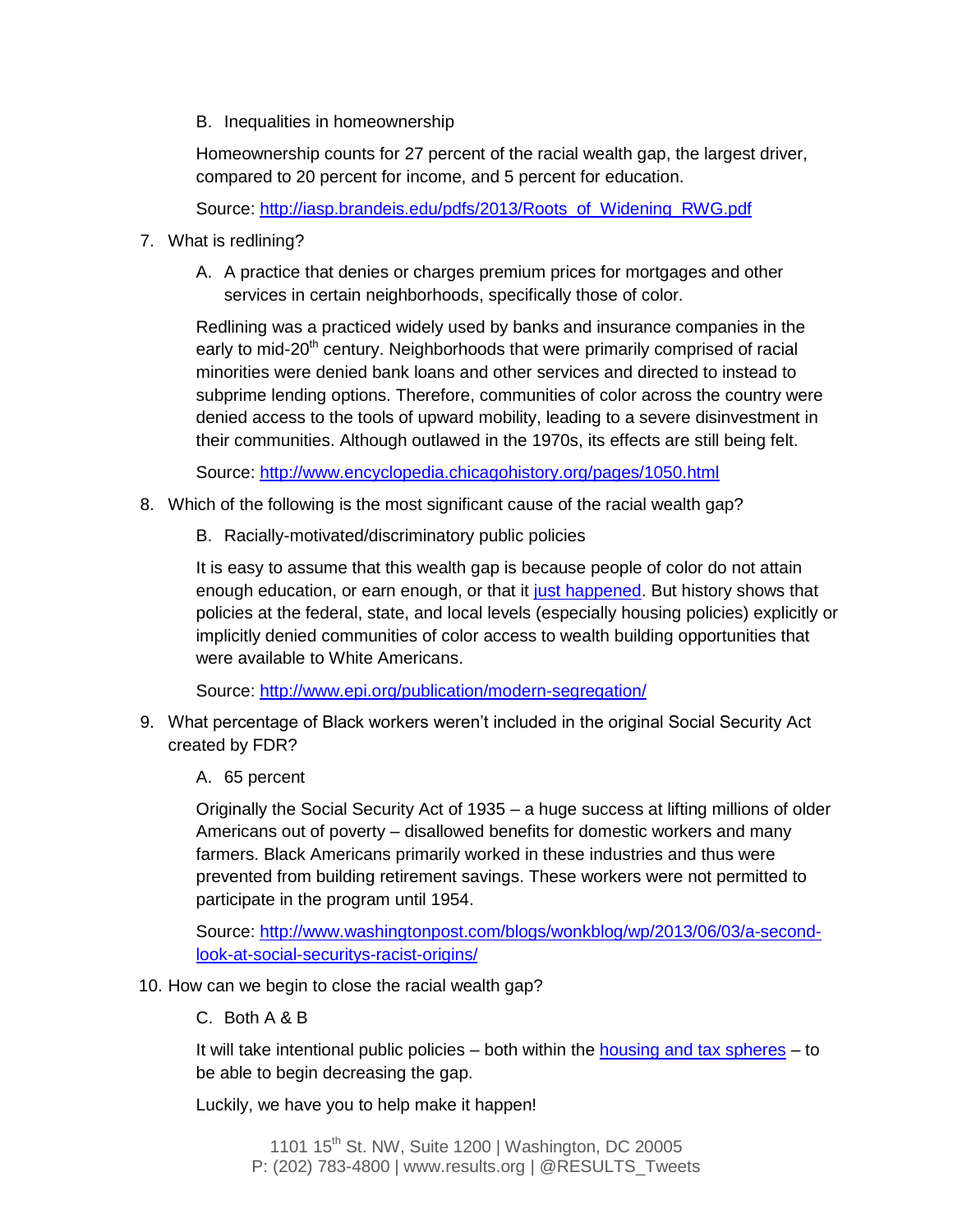Source:<http://www.newrepublic.com/article/118425/closing-racial-wealth-gap>

#### **Additional Resources about the Racial Wealth Gap**

- [Beyond Broke: Why Closing the Racial Wealth Gap is a Priority for National Economic](http://globalpolicysolutions.org/resources/beyond-broke-report/)  [Security](http://globalpolicysolutions.org/resources/beyond-broke-report/) from the Center for Global Policy Solutions
- [The Racial Wealth Gap](http://iasp.brandeis.edu/pdfs/2015/RWA.pdf) from Demos and the Institute for Assets and Social Policy
- [Modern Segregation b](http://www.epi.org/publication/modern-segregation/)y Richard Rothstein (Economic Policy Institute)
- [The Making of Ferguson](http://www.epi.org/publication/making-ferguson/) by Richard Rothstein (Economic Policy Institute)
- [The Case for Reparations](http://www.theatlantic.com/features/archive/2014/05/the-case-for-reparations/361631/) by Ta-Nehisi Coates (The Atlantic)

# **June Action – Tell Congress to Prioritize Working Families**

Meredith Dodson, Director of U.S. Poverty Campaigns (Washington, DC)

The [Earned Income Tax Credit](http://www.results.org/issues/earned_income_tax_credit/) (EITC) and [Child Tax Credit](http://www.results.org/issues/child_tax_credit/) (CTC) are key supports for lowincome working families and can play a role in combatting wealth inequality.

We will continue to educate ourselves on other ways to address wealth inequality and the racial wealth gap, our key priority is to ensure the EITC and CTC improvements are permanently extended.

Help amplify your voice on this issue in upcoming lobby meetings at the RESULTS International [Conference](http://www.cvent.com/events/results-2015-international-conference/event-summary-6e6e2b145a02421a805078305ffdcb1f.aspx?i=56691988) or back home by generating letters from people in your community protecting and expanding the EITC and CTC.

#### **June Action – Urge Your Community to Take Action on Tax Fairness** [\(http://www.results.org/take\\_action/june\\_2015\\_u.s.\\_poverty\\_action/\)](http://www.results.org/take_action/june_2015_u.s._poverty_action/)

- 1. **Create a list of 10 or more people you'll ask to take action**. Look to your local action network, friends and colleagues at work, online contacts through Facebook and Twitter, and others you know.
	- Quick brainstorm: who can you target?
- 2. **Make it easy for people to engage.** Plan to go to events in your community and invite people to write letters (e.g. community events, religious services, college campuses, etc.). Share our [EITC/CTC outreach action sheet](http://www.results.org/uploads/files/2015-06_Outreach_Action_(EITC-CTC).pdf) or [our](http://capwiz.com/results/issues/alert/?alertid=9823986)  [online tax credit action](http://capwiz.com/results/issues/alert/?alertid=9823986) for them to use (can print off the online version).
- 3. **Share why you care about this issue**. Share why you are passionate about tax fairness and ending poverty. Also, stories from people who have directly experienced poverty or know the importance of the EITC and Child Tax Credit for their own families make a huge impact.



1101 15<sup>th</sup> St. NW, Suite 1200 | Washington, DC 20 P: (202) 783-4800 | www.results.org | @RESULTS\_Tweets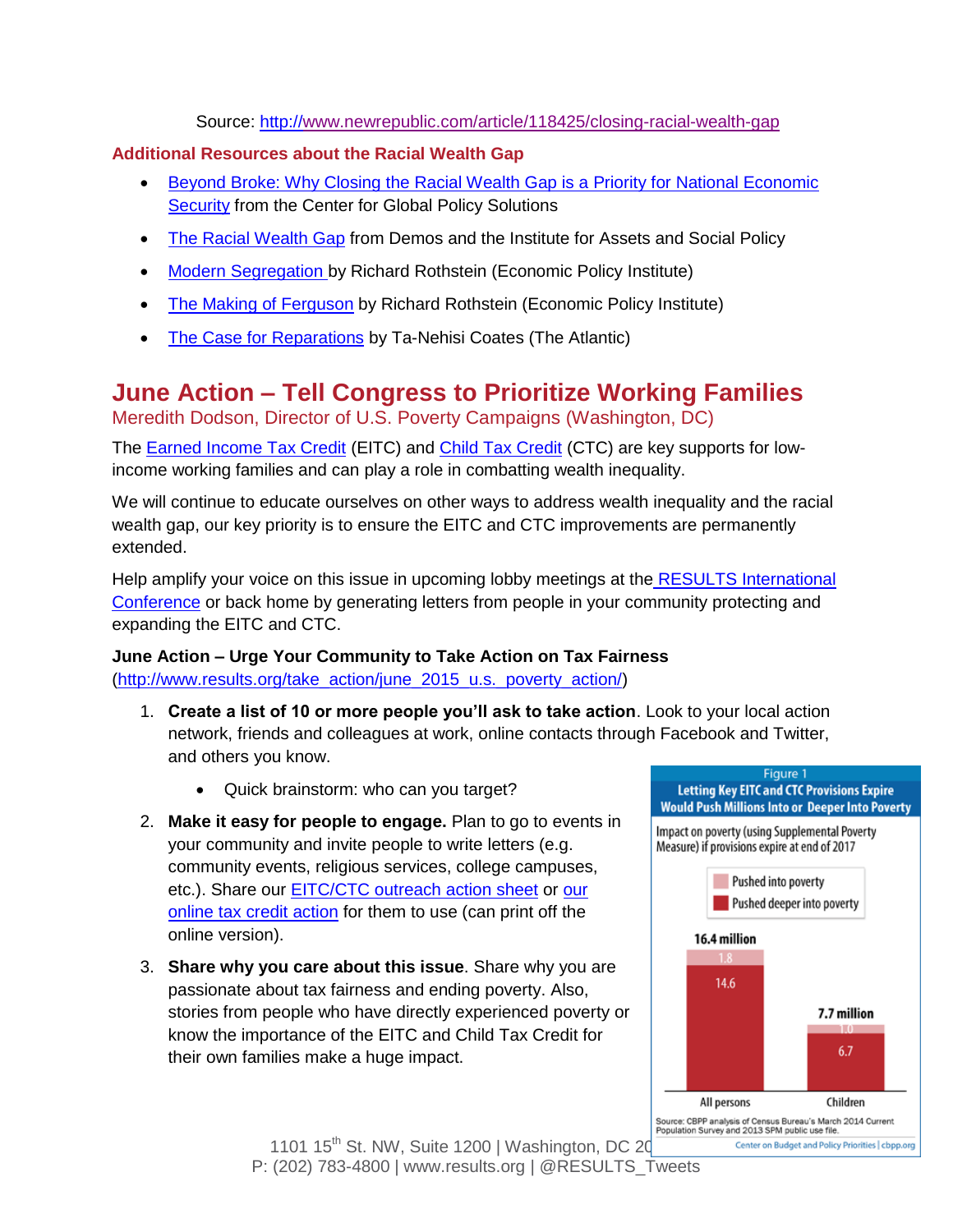4. **Let people know that their letters will make a difference**. Tell people you would like to hand-deliver their letters to members of Congress at the RESULTS International Conference or in an upcoming lobby meeting in your state. Afterwards, share a picture of you in the Congressional office so they can see the impact!

*Note: To find contact information for members of Congress, visit our Elected Officials page at: [http://capwiz.com/results/dbq/officials/.](http://capwiz.com/results/dbq/officials/) For other advocacy tips, check out our Activist Toolkit at [http://www.results.org/skills\\_center/activist\\_toolkit/.](http://www.results.org/skills_center/activist_toolkit/)*

# **Shares**

## Facilitated by Savannah Gross, U.S. Poverty Campaigns Intern

My name is Savannah Gross and I am excited to serve as an intern for RESULTS. Over the course of this summer, I will be working with the Domestic team towards the protection and expansion of the EITC and CTC. Currently, I am an undergraduate student at Emory University in Atlanta, majoring in Neuroscience and Behavioral Biology and Religion. I am interning through the EYA program of the General Board of Church and Society of the United Methodist Church, and I am interested in pursuing a Masters of Divinity after completing my undergraduate education. I am hoping to learn about legislative policy in D.C. and to explore the connections between the church and social justice institutions.

I'm happy to facilitate our Shares section this month. Our first share comes from Ginnie Vogts in Columbus, who will share about engaging others in her community to take action like our June Action.

## Ginnie Vogts, RESULTS Houston (Columbus, OH)

*As you know by now, our June Action is to collect letters from constituents about the benefits of EITC and CTC to take them to our elected officials when we are in DC. Nothing is better than to be able to hand something from home to your Representative when you are in their territory. One time my daughter and I made booklets from a newspaper series on hunger and presented one to each office. We went through a lot of paper and scotch tape but it was fun and impressive.* 

*Sometimes people are shy about asking folks to do something like write letters. Rather than turn it into a big project you can try some of the following:*

*1. Start with your group members who are not able to attend the IC this year. Ask them to write*  letters and get one or two other people to write as well. Use the sheet provided by Results as a *template.*

*2. Go to familiar groups like your book club, social justice group at church, running friends, family, etc. Explain that you are going to Washington, paying for your trip yourself, attending several days of trainings and workshops and trudging up to the Hill to lobby for fair tax policy. Offering to take their personal message directly to their Member of Congress should be persuasive.*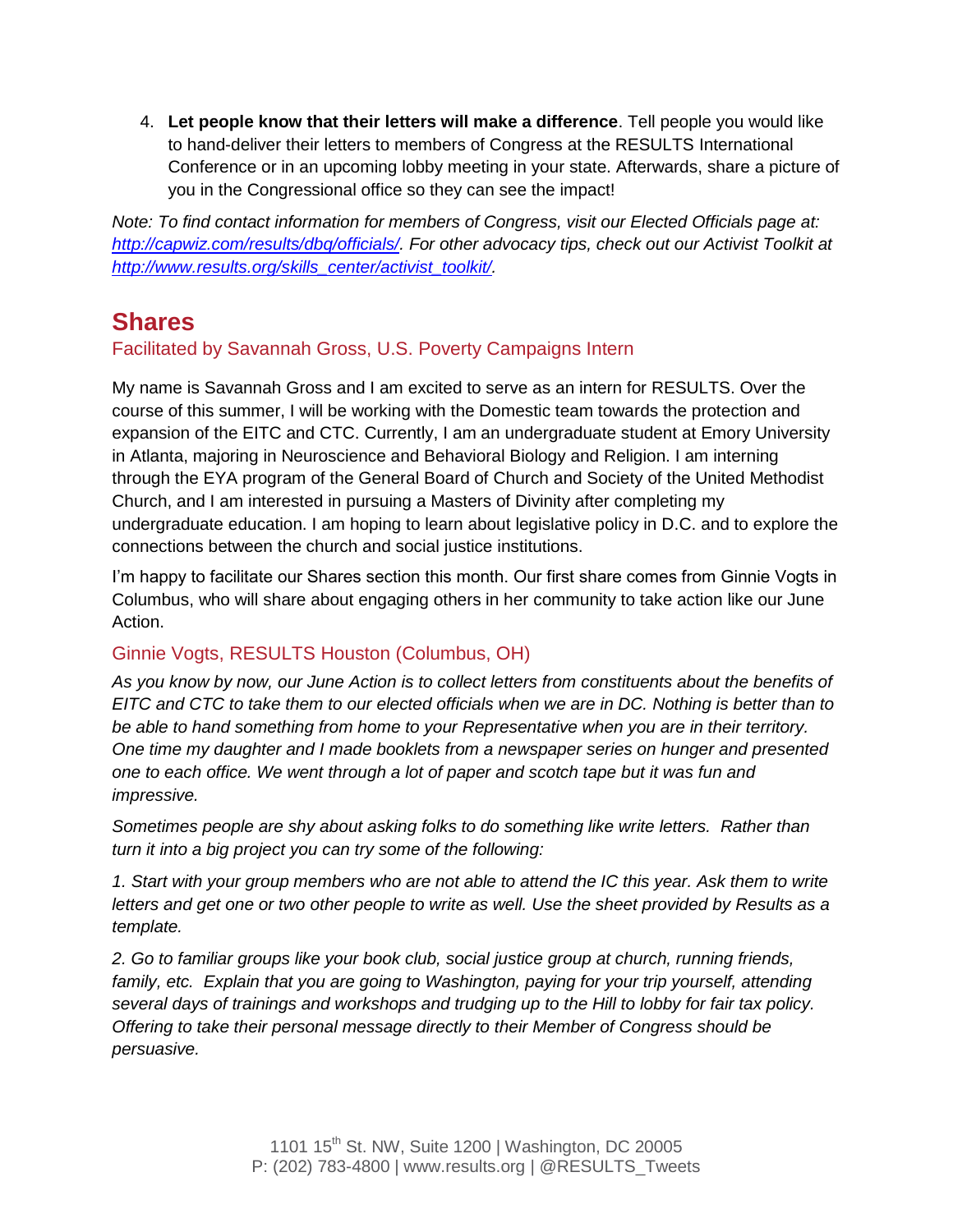*3. Try setting up a table at your local Farmers' Market, Art Festival or 5K run. With the right props (paper, pens, background info, writing points, chairs and writing surfaces plus some goodies) you should be able to generate some authentic letters.* 

*What I have done is take the EITC/CTC sheet to my church's Justice Action Ministry meeting. When I gave my report on the upcoming IC trip I also passed out the sheets and asked the folks there to write letters. I will collect them at church or they will mail them to me. I will also accept emailed ones that I will print out. My colleagues seemed glad that I would personally deliver their letters. Once people understand how tax policy has played such a huge role in wealth inequality and ongoing poverty they really get fired up and you can provide them with an avenue for real advocacy.*

*Please try some of these suggestions and if you come up with other ideas share them on the listserve so we can all have an armful of letters to deliver on July 21.* 

#### Sara Buckingham, RESULTS Baltimore (Baltimore, MD)

*Hi Everyone, this is Sara from the Baltimore group. I was asked to share about how I have integrated the skills I have gained from RESULTS into my professional work as well as my excitement about RESULTS beginning to more strongly focus its work on the racial wealth gap. I will start with my professional work.*

*As some of you know, I am a PhD candidate in clinical and community psychology and so I spend a good deal of time at academic conferences sharing my research and learning from others. One of my specialties is community research and action – meaning that I am a member of a professional organization that seeks to translate the research we do into appropriate actions. Of course, advocating for policy is a very effective way to put research into action! However, many of us academic folk do not get training in how to translate our research to policy makers or even folks outside of the research world! I have grown my skillset so much over my time in RESULTS and have wanted to share it with academics in my field. So, Meredith and I have been developing a presentation on engaging in policy advocacy as academics, which we will be presenting at my professional organization's biennial conference in 2 weeks. I encourage you to think about who can benefit from the knowledge and skills RESULTS helps you to develop as we recruit new advocates!*

*Second, I wanted to note how incredibly proud I am to be part of an organization that is openly talking about the racial wealth gap. As you probably know, the death of Freddie Gray in police custody has sparked renewed conversation about racial disparities in my city, Baltimore, and across our country. Redlining, predatory lending, and unfair tax policies have pushed people of color further in poverty while benefitting white, middle and upper class members of our society. I work in the community where Freddie Gray was killed. I have seen the effects of decades upon decades of systematic oppression in my city, and I see the effects that poverty has on my clients. Truth be told, my colleagues and I often remark about how many fewer clients we would have or at least the fewer and less significant their problems if poverty were alleviated. We must talk about the racial wealth gap, and yet, the racial wealth gap is not an easy topic to talk about. Even though I care deeply about raising consciousness about the systematic oppression that happens in our society along race and class lines, as a white instructor, therapist, and researcher, it can be difficult to have these conversations with people of all backgrounds. We*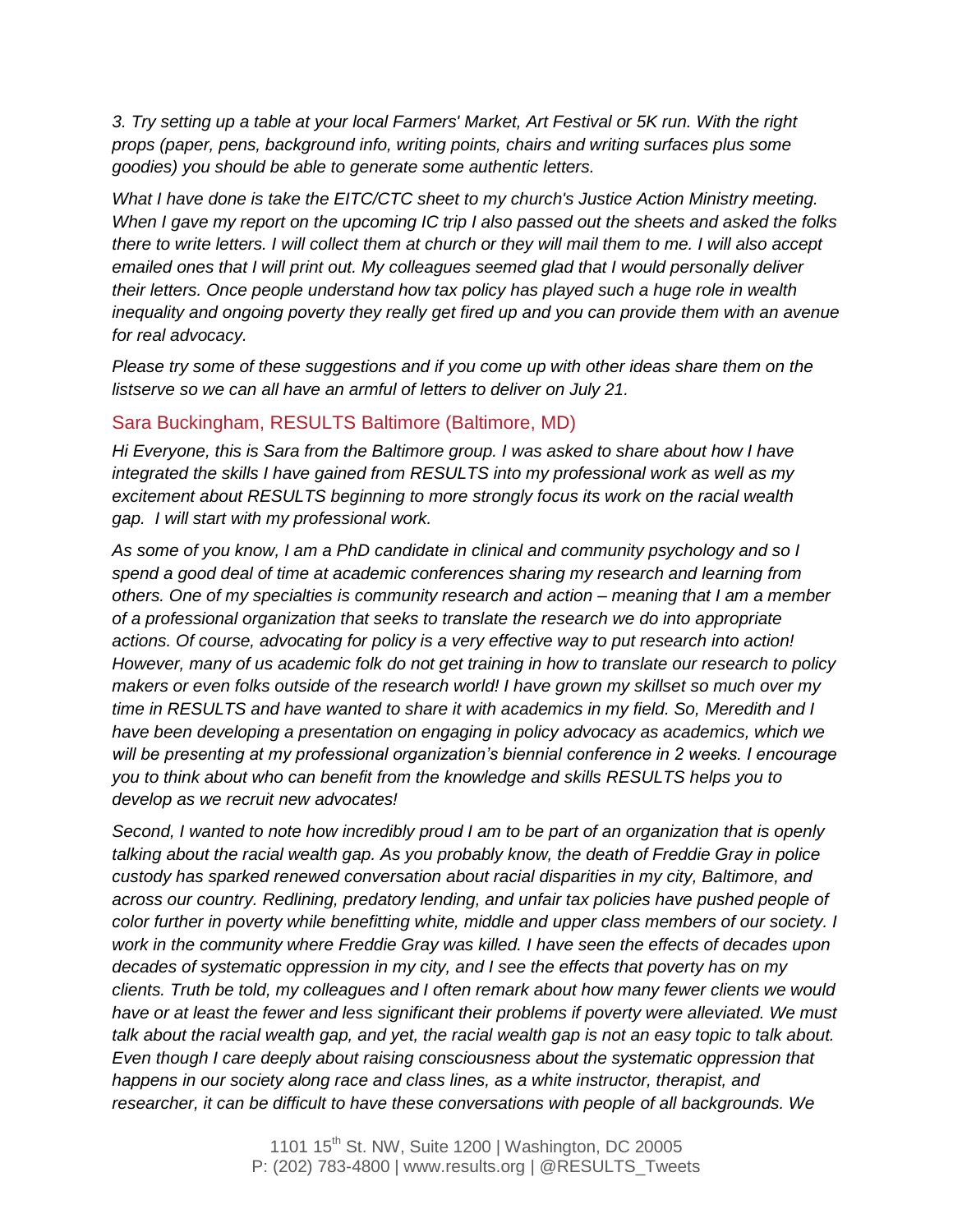*must not shy away from these difficult conversations because the level of unease they cause us only suggests the more imperative change is. Few organizations are having these conversations so publically, and I'm so proud to call myself a member of RESULTS because we are. I thank you all for your work on this effort.*

## Lisa Peters, RESULTS DC (Washington, DC)

*Thank you for asking me to speak about how to partner with local organizations. Back in January, my husband and I dropped off donations to amazing local organization called "A Wider Circle." They gave us a postcard on their "National Conference to End Poverty." My bells and whistles went off. I got hold of the staff there, they invited us to have a table, and I asked them to help line up a advocacy session at the conference. Though it was a "national" conference, we got to tell lots of local people, now we have several people who've come to our meetings over the past few months. To help them stay engaged and not get overwhelmed, we have our experienced members mentor the new folks. We are really excited about this and looking for other opportunities!* 

Before we go to our Announcements, I want to briefly review your accomplishments for the year so far. You are certainly making this year another successful one.

- For media, you've generated 100 media pieces in just five and half months. Wow! You're easily on pace to break our U.S. Poverty media record of 143, set in 2013.
- For face-to-face meetings, you ahead of last year's pace with 43 meetings in 2015 (we had 36 at this time last year).
- We've started two new groups so far this year and several more in training. Speaking of which, we want to give a shout out to Indianapolis. Our U.S. Poverty group there was started as a hybrid of RESULTS and Circles. While the group is still made up of people from both groups, they are venturing out to become a stand-alone RESULTS group and today is their first meeting in that capacity. Congratulations!
- You've also had 27 outreach events this year, which is great, but we'll have to kick it up a notch to reach our goal of 100 by year's end.

Congratulations on all the success you've had in 2015, and it's not even half over. This work makes a difference. You're keeping poverty fresh in lawmaker's minds, educating your communities on what works, and teaching people every day that all it takes to create change is the will to do it. Thank you all! We look forward to more amazing accomplishments from all of you in the second half of the year.

## **Announcements**

## Susan Fleurant, U.S. Poverty Campaigns Intern

My name is Susan Fleurant and I am from Chugiak, Alaska. I am excited to join RESULTS for the summer as a U.S. Poverty Campaigns Intern. My work will focus primarily on SNAP. This fall I will be a senior at Colby College in Maine where I am a double major in Government and Sociology. My primary interest is health policy, specifically racial and socioeconomic disparities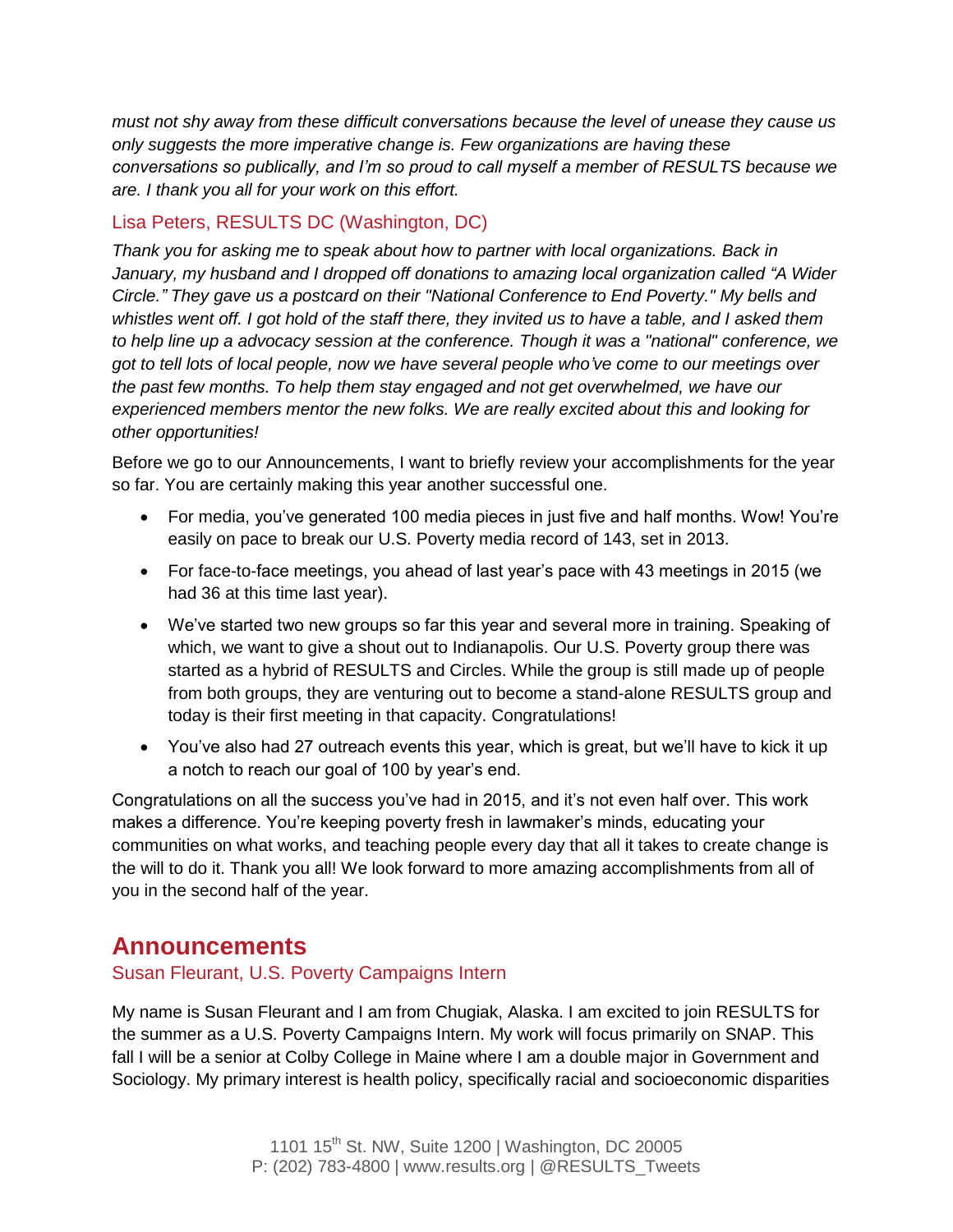in health. I plan on attending graduate school to pursue a Master in Public Policy. I look forward to working with the RESULTS team this summer and further developing my advocacy skills.

And now for a few Announcements:

- The RESULTS International Conference is only 35 days away. We have over 300 people registered but there's room for more. We want you there.
	- o To make it easier for you to attend, we are having a **FARE SALE THIS WEEKEND ONLY!** Here's your last chance to attend the Conference at the lowest price! If you register before midnight ET tomorrow (June 14), we will waive your \$100 late registration fee. Just go to the conference registration page [\(http://www.results.org/events/IC\\_2015/\)](http://www.results.org/events/IC_2015/) and enter code "IC100F" when you check out. That will discount your registration by \$100.
	- $\circ$  Come celebrate our 35<sup>th</sup> Year in Washington with us next month!
	- o **Please make sure to book your hotel through the RESULTS website when you register.** We cannot guarantee rooms at the discounted rate after Monday, June 15.
	- o **Also, don't forget about our Gala Raffle!** If you help someone new register for this year's conference, you could win 2 free tickets to the RESULTS Gala on July 22 (plus a free night at the hotel for June 22). The person must register by noon, Monday, June 15. E-mail Jos Linn [\(jlinn@results.org\)](mailto:jlinn@results.org) with your name and the person you registered. The Raffle drawing will take place on June 16.
	- o Next, before you leave today, please coordinate with your group members coming to DC on dates when you can do a **Lobby Prep Call with Meredith Dodson.** These calls are very important; they help you prepare for your DC lobby meetings, including what policy aides you should ask to be in your meetings. Meredith is available for calls June 22-26 and July 6-16. Pick a few dates and times you're available and Jos will reach out to you next week to schedule the call.
	- o Be sure to check out the [RESULTS International Conference Resources page,](http://www.results.org/skills_center/2015_results_international_conference_resources/) including the [Conference Checklist.](http://www.results.org/uploads/files/2015_IC_Checklist.pdf) The U.S. Poverty Legislative Handbook will be available June 19.
	- o Finally, once you set up **conference lobby meetings**, please enter them in to [Conference Lobby Meeting Form.](http://tinyurl.com/2015ICLobbyMtgs)
- **RESULTS Free Agents, June 16 at 1:00 pm and 8:00 pm ET**. If you live in an area with no active RESULTS U.S. Poverty group, please join us. Login at <http://fuze.me/27491886> or by phone at (201) 479-4595, Meeting ID: 27491886. Contact Jos Linn (*jlinn@results.org*) for details.
- **Join our Advocacy 101 training on June 24 at 9:00pm ET** on the basics of how to have a good lobby meeting and what to expect during our conference Lobby Day. Join